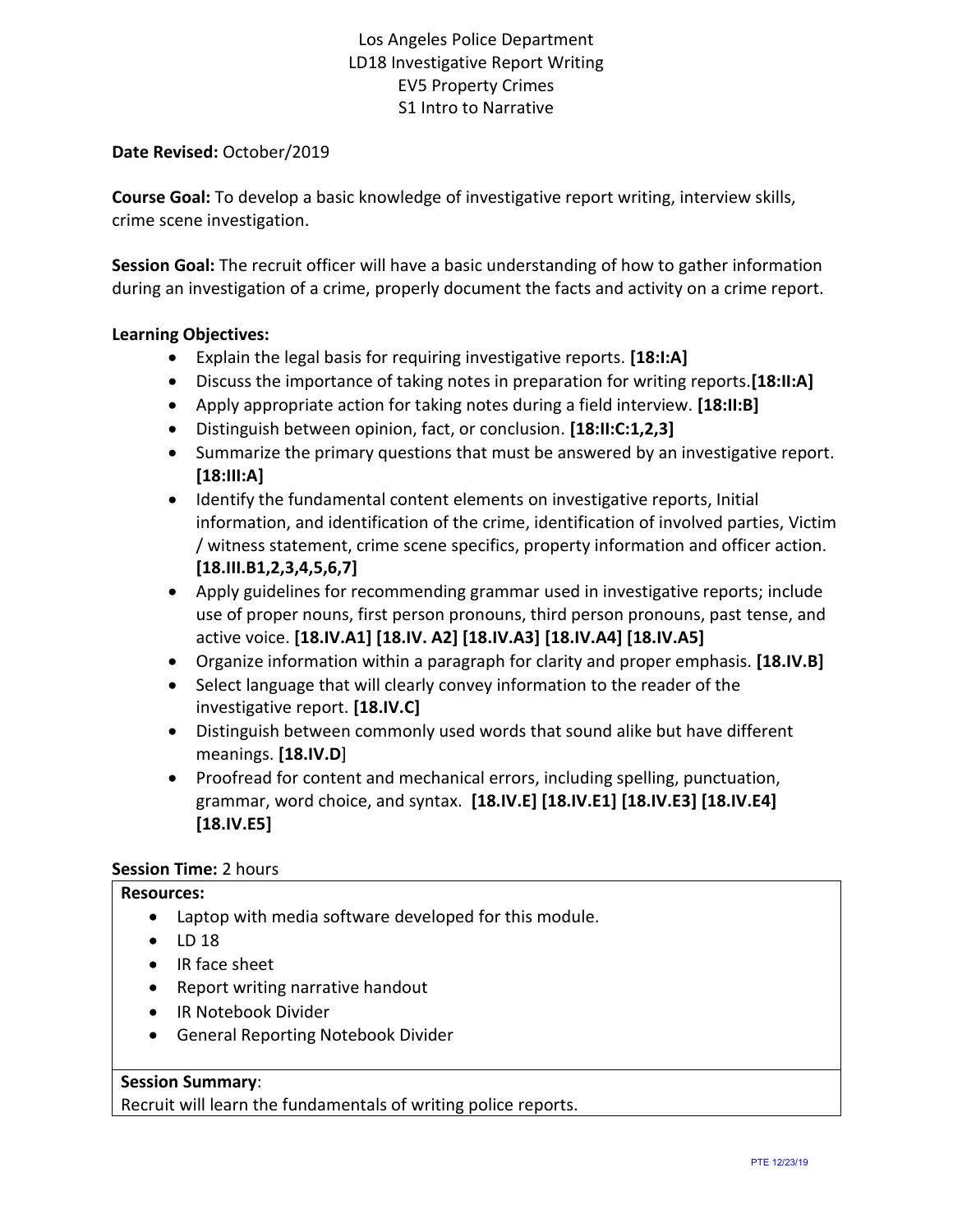$\overline{\mathsf{I}}$ 

 $\overline{\Gamma}$ 

|    | <b>Outline</b>                                                           | <b>Instructor Notes</b>                      |
|----|--------------------------------------------------------------------------|----------------------------------------------|
| I. | Narrative Mandatory Headings                                             |                                              |
|    | A. Source of activity                                                    | <b>Distribute: Report Writing Guide</b>      |
|    | B. Investigation                                                         | Lecture: Narrative Mandatory Headings        |
|    | C. Arrest                                                                |                                              |
|    | D. Injury / Medical Treatment                                            |                                              |
|    | E. Photographs                                                           |                                              |
|    | F. Booking                                                               |                                              |
|    | G. Evidence                                                              |                                              |
|    | H. Canvassing                                                            |                                              |
|    | Additional<br>I.                                                         |                                              |
|    | Property Stolen/ Recovered<br>J.                                         |                                              |
|    | K. Court information                                                     |                                              |
| Ш. | <b>Fundamental Content Elements of</b>                                   | Lecture: Fundamental Elements of             |
|    | Investigative Reports.                                                   | <b>Investigative Reports</b>                 |
|    | A. Questions Answered by an Effective                                    | [18:I:A] [18:II:A] [18:II:B] [18:II:C:1,2,3] |
|    | <b>Investigative Report</b>                                              |                                              |
|    | 1. No matter how an investigative                                        |                                              |
|    | report is organized, it must be                                          |                                              |
|    | factual, accurate, clear, concise,                                       |                                              |
|    | complete, and timely (FACCCT).                                           |                                              |
|    | 2. A well-written report can be a                                        |                                              |
|    | significant tool in providing justice                                    |                                              |
|    | for victims. Police reports are                                          |                                              |
|    | useful in prosecutions, in defense<br>against wrongful accusations, as a |                                              |
|    | permanent history in long-term                                           |                                              |
|    | investigations, and in holding                                           |                                              |
|    | peace officers accountable when                                          |                                              |
|    | they are involved in the incident.                                       |                                              |
|    | The peace officer is the "eyes and                                       |                                              |
|    | ears" of the event. A good report                                        |                                              |
|    | will greatly increase the                                                |                                              |
|    | effectiveness of everyone                                                | [18:III:A]                                   |
|    | involved.                                                                |                                              |
|    | 3. A well written investigative report                                   | Lecture: Well Written Report                 |
|    | should be able to answers six                                            |                                              |
|    | primary questions within the body                                        |                                              |
|    | of the report.                                                           |                                              |
|    | What?<br>a.                                                              |                                              |
|    | b. When?                                                                 |                                              |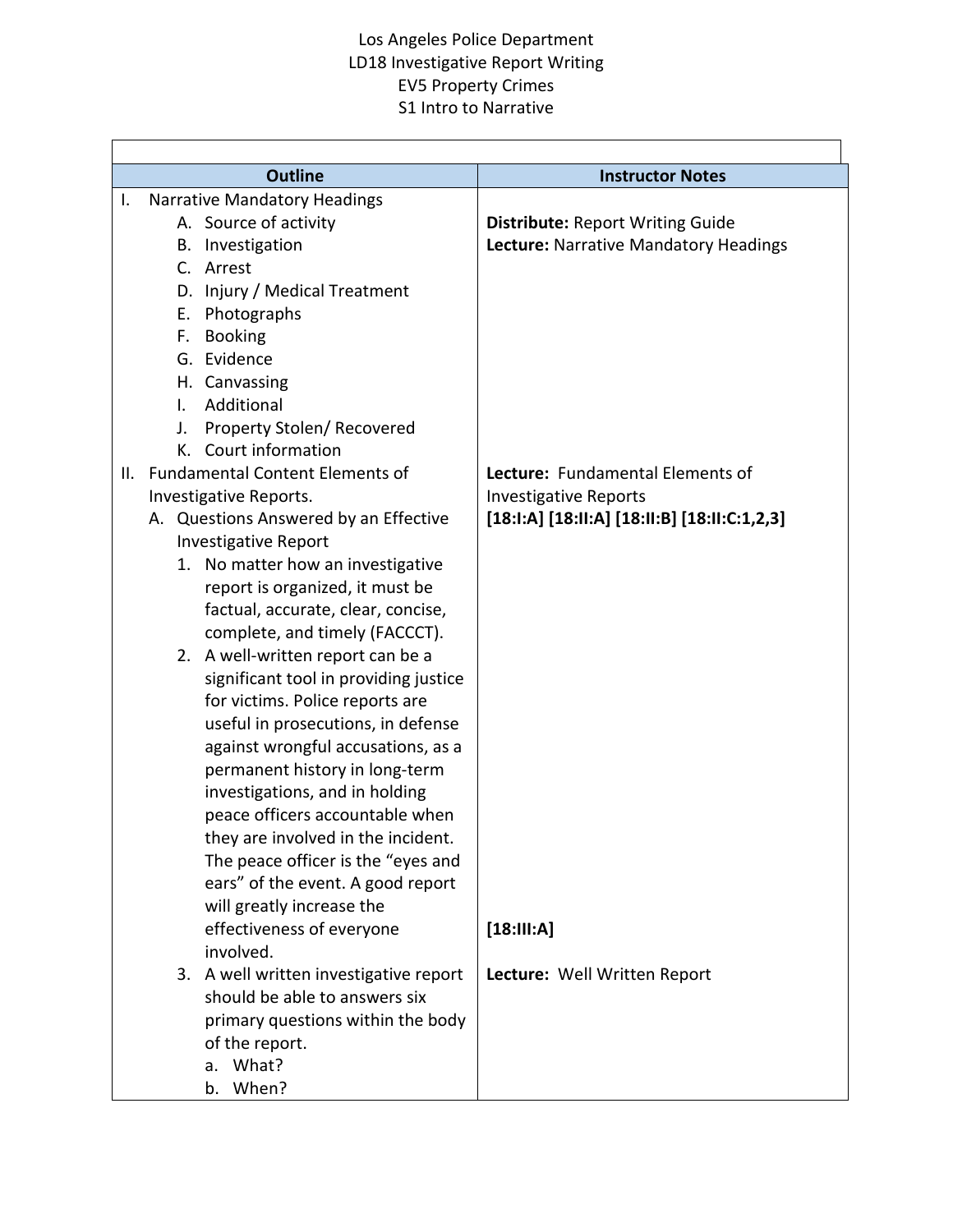- c. Where?
- d. Who?
- e. How?
- f. Why?
- 4. If an officer is not able to answer a question, the report should provide as much information as possible. This information may prove vital for investigators assigned to the case.
- 5. Supporting facts and information.
	- a. The information that answers each question above will vary depending on the details of the specific incident or crime.
	- b. Specific crimes will require certain information that should be noted by the investigating officer in the report.
- B. Fundamental Content Elements.
	- 1. Every incident is different and different crimes require different information. On the other hand, certain content elements remain constant regardless of the crime or the formats used to present the information. An effective investigative report contains:
		- a. Initial information: establishing how the officer(s) became involved with the specific incident and additional background information.
		- b. Identification of the crime: Including the facts that are necessary to show that the specific crime has taken place.
		- c. Identification of the involved parties: such as the reporting person(s), victim(s), witness (es), or suspect(s).

### **[18.III.B] [18.III.B1,2,3,4,5,6,7] Lecture:** Content Elements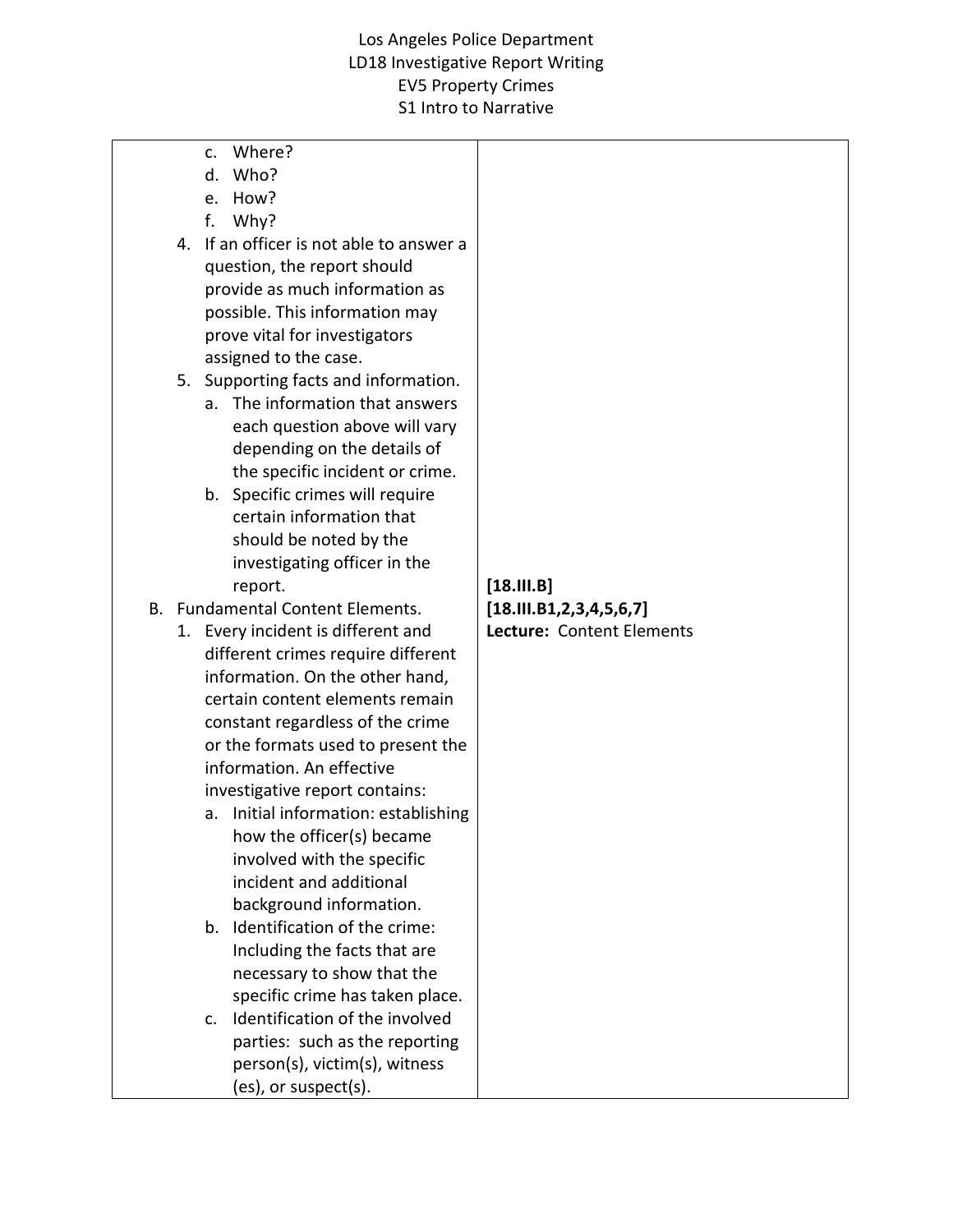|                        |    | d. Witness/victim statements:<br>Noting the details of the<br>events the involved parties |                              |
|------------------------|----|-------------------------------------------------------------------------------------------|------------------------------|
|                        |    | observed or experienced.<br>e. Crime scene specifics:                                     |                              |
|                        |    | Necessary to accurately<br>reestablish the scene and                                      |                              |
|                        |    | events of the crime.<br>Property information:<br>f.                                       |                              |
|                        |    | Including descriptions and                                                                |                              |
|                        |    | details pertaining to stolen                                                              |                              |
|                        |    | items as well as physical                                                                 |                              |
|                        |    | evidence.                                                                                 |                              |
|                        |    | g. Officer actions: Including                                                             |                              |
|                        |    | descriptions of all actions                                                               |                              |
|                        |    | taken by peace officers that                                                              |                              |
|                        |    | are related to the incident.                                                              |                              |
|                        |    | 2. The order in which information is                                                      |                              |
|                        |    | presented in an investigative<br>report is dependent upon the                             |                              |
|                        |    | format used and agency policy.                                                            |                              |
| II. I                  |    | Investigative Report Writing Mechanics.                                                   |                              |
|                        |    | A. Recommended Grammar for                                                                | [18.1V.A]                    |
| Investigative Reports. |    |                                                                                           | Lecture: Recommended Grammar |
|                        |    | 1. Peace officers must recognize that                                                     |                              |
|                        |    | an effective report must exhibit                                                          |                              |
|                        |    | the writer's command of the                                                               |                              |
|                        |    | language and be relatively free of                                                        |                              |
|                        |    | errors in sentence structure,<br>grammar, and other writing                               |                              |
|                        |    | mechanics.                                                                                |                              |
|                        | 2. | A noun is a naming word. It can be                                                        | $[18.$                       |
|                        |    | used to identify people, places, or                                                       | Lecture: Proper Nouns        |
|                        |    | things. Proper nouns name                                                                 |                              |
|                        |    | specific persons, places or things                                                        |                              |
|                        |    | and always begin with a capital                                                           |                              |
|                        |    | letter.                                                                                   |                              |
|                        |    | 3. When referring to a specific                                                           |                              |
|                        |    | person within a report, officers                                                          |                              |
|                        |    | should use proper nouns (Tom<br>Smith, Alice Jones) to clearly                            |                              |
|                        |    | convey to the reader whom they                                                            |                              |
|                        |    |                                                                                           |                              |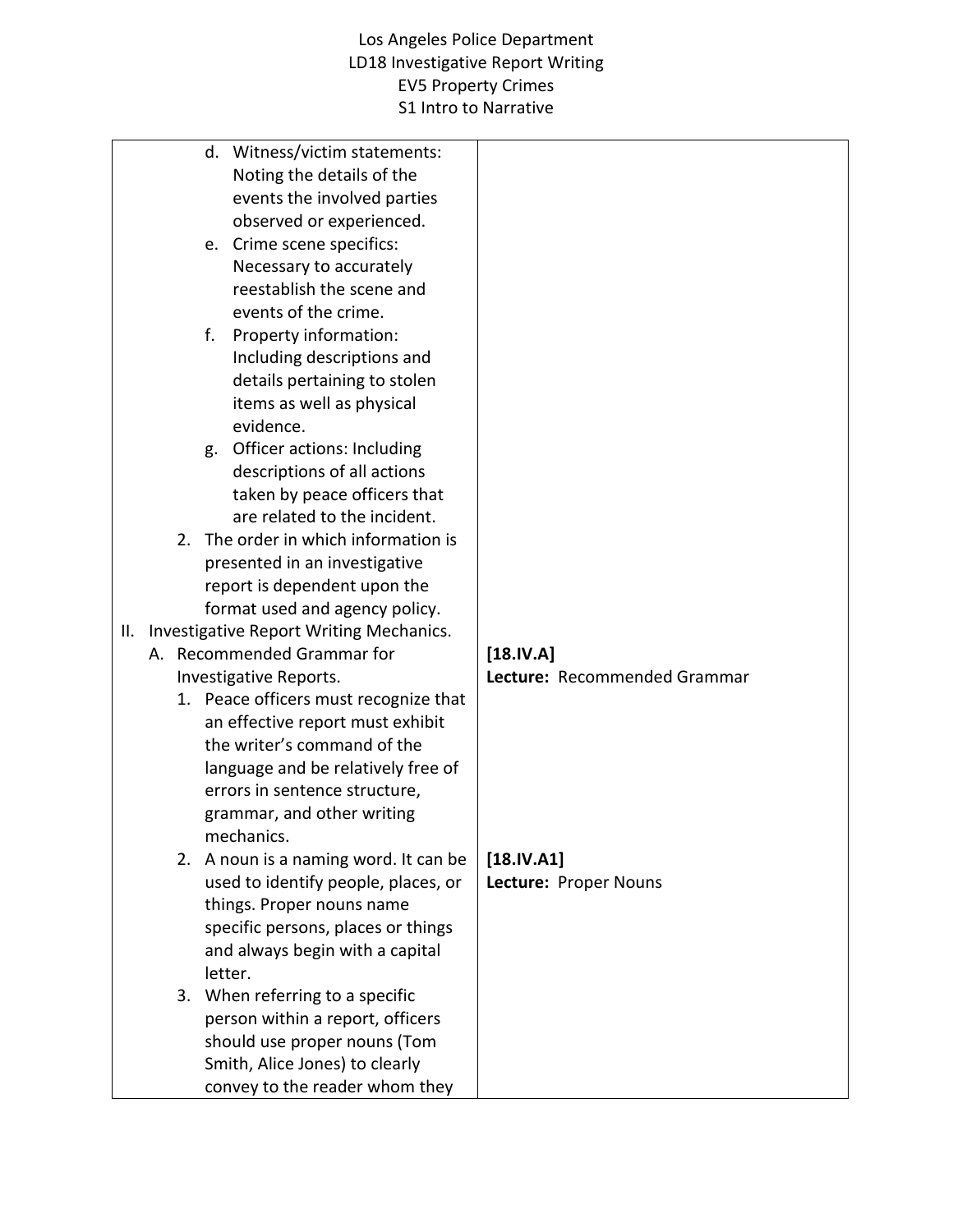|  | are writing about. After the full<br>name has been used once, just the<br>last name may be used when<br>referring to the same person.<br>(Smith, Jones)<br>4. A pronoun is a word that<br>substitutes for a noun or a proper<br>noun. There are two types of<br>pronouns of which writers of<br>investigative reports should be<br>aware.<br>a. First person: Use when<br>referring to the person writing<br>the report.<br>b. Third person: Person, place, or<br>thing being written about.<br>c. First person pronouns can also<br>be used within quotes to refer<br>to the person speaking. (e.g.,<br>Wilson said, "I ran as fast as I<br>could.")<br>5. When writing investigative<br>reports, officers should use first<br>person pronouns when referring<br>to themselves. By doing so, the<br>reader has a clear understanding | [18.IV. A2]<br>Lecture: First Person<br>$[18.IV.A3]$<br>Lecture: Third Person |
|--|---------------------------------------------------------------------------------------------------------------------------------------------------------------------------------------------------------------------------------------------------------------------------------------------------------------------------------------------------------------------------------------------------------------------------------------------------------------------------------------------------------------------------------------------------------------------------------------------------------------------------------------------------------------------------------------------------------------------------------------------------------------------------------------------------------------------------------------|-------------------------------------------------------------------------------|
|  |                                                                                                                                                                                                                                                                                                                                                                                                                                                                                                                                                                                                                                                                                                                                                                                                                                       |                                                                               |
|  |                                                                                                                                                                                                                                                                                                                                                                                                                                                                                                                                                                                                                                                                                                                                                                                                                                       |                                                                               |
|  |                                                                                                                                                                                                                                                                                                                                                                                                                                                                                                                                                                                                                                                                                                                                                                                                                                       |                                                                               |
|  |                                                                                                                                                                                                                                                                                                                                                                                                                                                                                                                                                                                                                                                                                                                                                                                                                                       |                                                                               |
|  |                                                                                                                                                                                                                                                                                                                                                                                                                                                                                                                                                                                                                                                                                                                                                                                                                                       |                                                                               |
|  |                                                                                                                                                                                                                                                                                                                                                                                                                                                                                                                                                                                                                                                                                                                                                                                                                                       |                                                                               |
|  |                                                                                                                                                                                                                                                                                                                                                                                                                                                                                                                                                                                                                                                                                                                                                                                                                                       |                                                                               |
|  |                                                                                                                                                                                                                                                                                                                                                                                                                                                                                                                                                                                                                                                                                                                                                                                                                                       |                                                                               |
|  | of what the officer actually did,                                                                                                                                                                                                                                                                                                                                                                                                                                                                                                                                                                                                                                                                                                                                                                                                     |                                                                               |
|  | observed, experienced, etc.                                                                                                                                                                                                                                                                                                                                                                                                                                                                                                                                                                                                                                                                                                                                                                                                           |                                                                               |
|  | 6. When a third person pronoun is                                                                                                                                                                                                                                                                                                                                                                                                                                                                                                                                                                                                                                                                                                                                                                                                     |                                                                               |
|  | used within an investigative                                                                                                                                                                                                                                                                                                                                                                                                                                                                                                                                                                                                                                                                                                                                                                                                          |                                                                               |
|  | report, it must clearly refer to or<br>agree with the noun or proper                                                                                                                                                                                                                                                                                                                                                                                                                                                                                                                                                                                                                                                                                                                                                                  |                                                                               |
|  | noun that is directly before it.                                                                                                                                                                                                                                                                                                                                                                                                                                                                                                                                                                                                                                                                                                                                                                                                      |                                                                               |
|  | 7. Alone, third person pronouns lack                                                                                                                                                                                                                                                                                                                                                                                                                                                                                                                                                                                                                                                                                                                                                                                                  |                                                                               |
|  | any specific meaning. It must be                                                                                                                                                                                                                                                                                                                                                                                                                                                                                                                                                                                                                                                                                                                                                                                                      |                                                                               |
|  | clear to the reader, exactly who,                                                                                                                                                                                                                                                                                                                                                                                                                                                                                                                                                                                                                                                                                                                                                                                                     |                                                                               |
|  | what, or where the pronoun is                                                                                                                                                                                                                                                                                                                                                                                                                                                                                                                                                                                                                                                                                                                                                                                                         |                                                                               |
|  | referring to. (e.g. Jones saw the<br>man's car crash into the tree.                                                                                                                                                                                                                                                                                                                                                                                                                                                                                                                                                                                                                                                                                                                                                                   |                                                                               |
|  | Jones immediately reported the                                                                                                                                                                                                                                                                                                                                                                                                                                                                                                                                                                                                                                                                                                                                                                                                        |                                                                               |
|  | accident.)                                                                                                                                                                                                                                                                                                                                                                                                                                                                                                                                                                                                                                                                                                                                                                                                                            |                                                                               |
|  |                                                                                                                                                                                                                                                                                                                                                                                                                                                                                                                                                                                                                                                                                                                                                                                                                                       |                                                                               |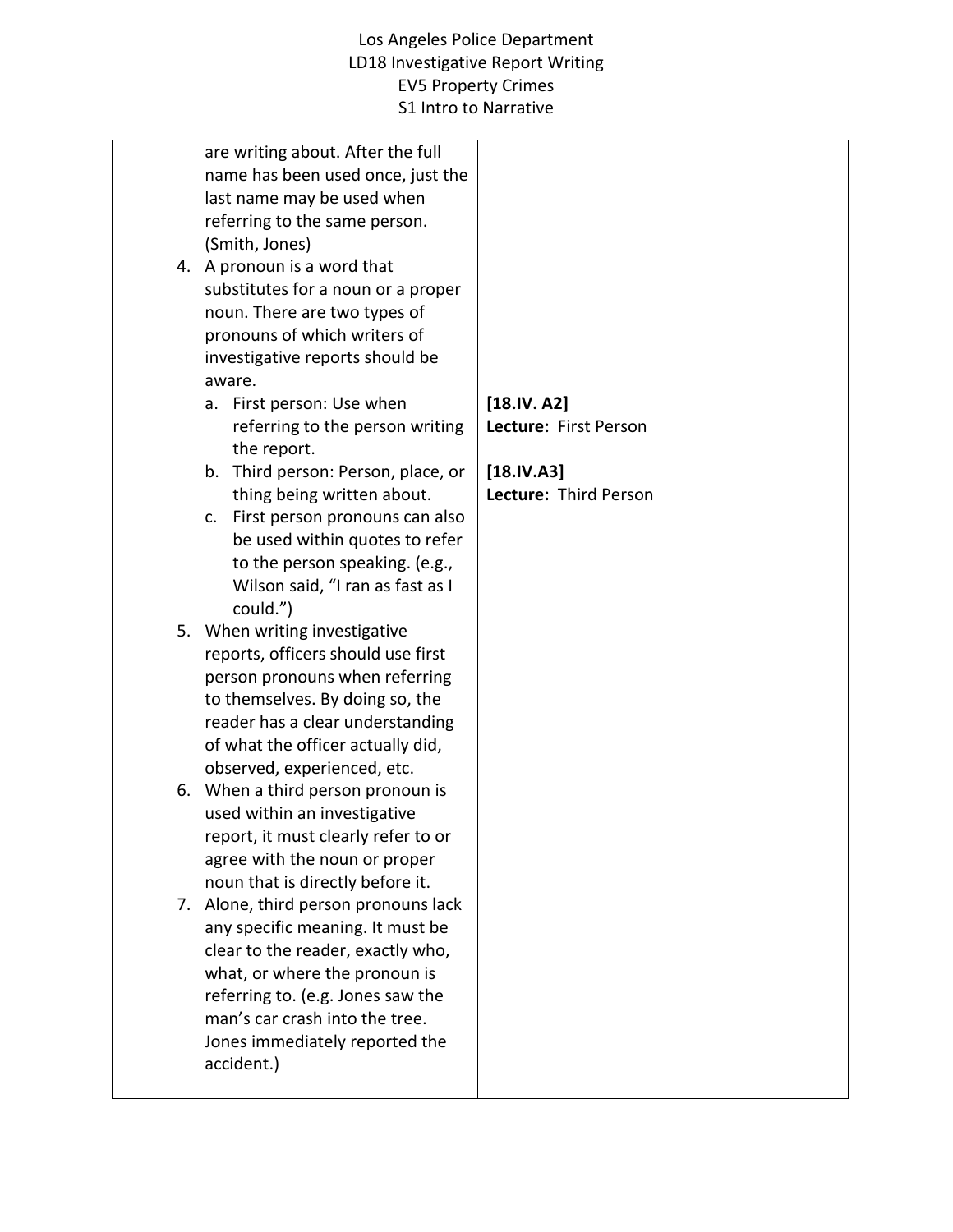|  | 8. To avoid confusion, it may be<br>preferable to repeat the proper<br>name rather than use a third<br>person pronoun.                                                                                                                                                                                          |                               |
|--|-----------------------------------------------------------------------------------------------------------------------------------------------------------------------------------------------------------------------------------------------------------------------------------------------------------------|-------------------------------|
|  | 9. Past tense.                                                                                                                                                                                                                                                                                                  | $[18.$<br>Lecture: Past Tense |
|  | a. Since most investigative<br>reports are written about<br>things that have already<br>happened, the words that are<br>used should clearly indicate<br>the events have already taken<br>place.                                                                                                                 |                               |
|  | b. Verbs are words or groups of<br>words which express action. A<br>verb's tense refers to the time<br>the action took place. A past<br>tense verb expresses an action<br>completed in the past. A<br>present tense verb expresses<br>an action currently taking<br>place.                                      |                               |
|  | 10. Active voice.                                                                                                                                                                                                                                                                                               | $[18.1V.A5]$                  |
|  | a. The word "voice," when used                                                                                                                                                                                                                                                                                  |                               |
|  | to describe a type of verb,<br>refers to whether the verb is<br>active or passive.                                                                                                                                                                                                                              | Lecture: Active Voice         |
|  | b. A verb is in the active voice<br>when the subject of the<br>sentence is the individual or<br>thing that is actually doing or<br>performing the action. A verb<br>is in the passive voice when<br>the subject of the sentence is<br>someone or something other<br>than the doer or performer of<br>the action |                               |
|  | c. Officers writing investigative<br>reports should use verbs in the<br>active voice rather than the<br>passive voice. Most readers<br>find sentences written in the                                                                                                                                            |                               |
|  |                                                                                                                                                                                                                                                                                                                 |                               |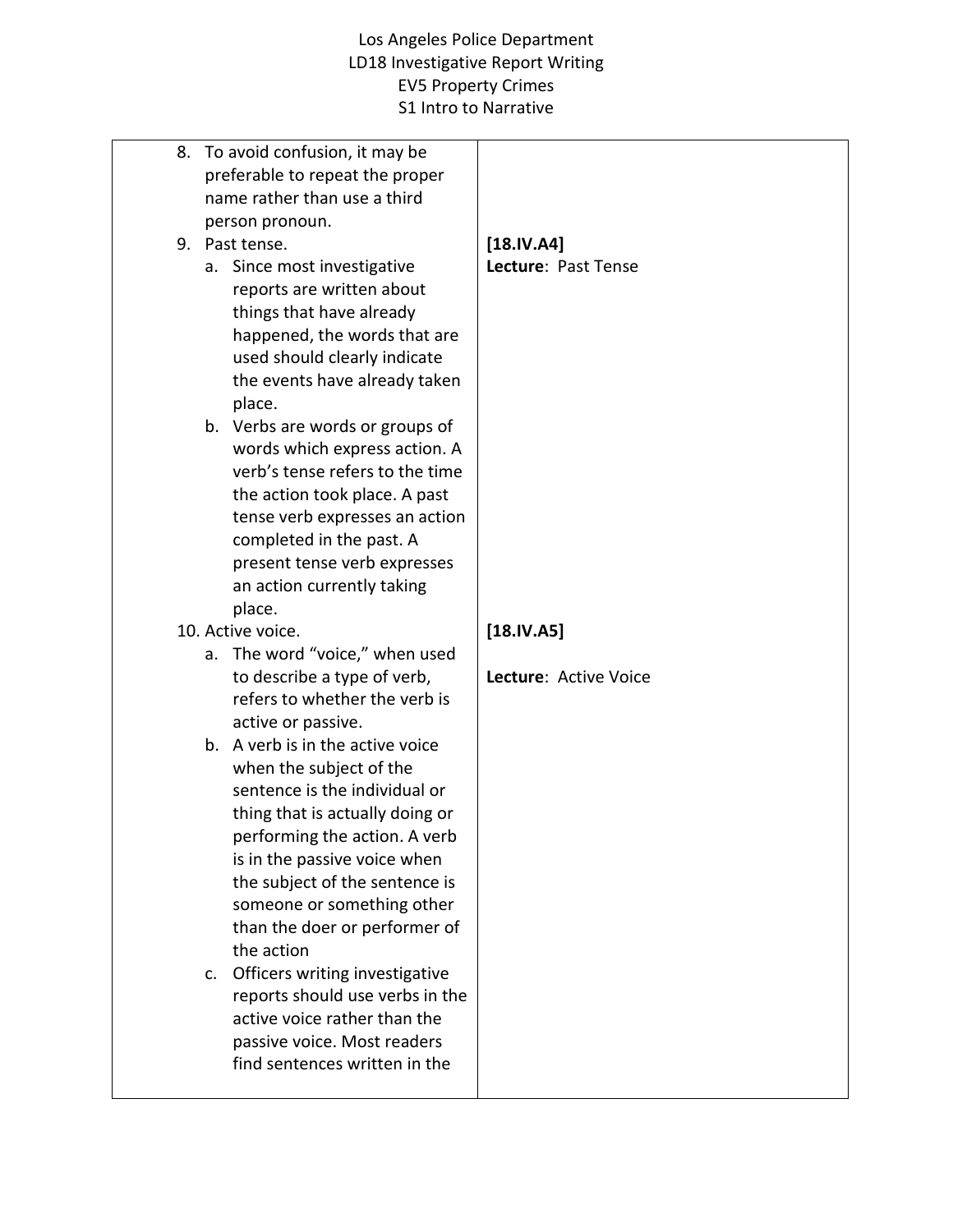| active voice easier to follow<br>and understand. | $[18.IV.B]$                   |
|--------------------------------------------------|-------------------------------|
|                                                  |                               |
| B. Writing Clearly and Precisely.                | Lecture: Organize Information |
| 1. Effective investigative reports               |                               |
| must present all relevant                        |                               |
| information simply, or logically.                |                               |
| They must be written in plain                    |                               |
| English organized for clarity and                |                               |
| proper emphasized in order to be                 |                               |
| useful for the reader.                           |                               |
| 2. When writing an investigative                 |                               |
| report, the first sentence (lead-in              |                               |
| sentence) of each paragraph                      |                               |
| should clearly state the primary                 |                               |
| topic or subject of the paragraph.               |                               |
| The sentences that follow within                 |                               |
| the paragraph should present                     |                               |
| facts, ideas, reasons, or examples               |                               |
| that are directly related to that                |                               |
| primary topic.                                   |                               |
| 3. Transitions words are words or                |                               |
| phrases that show relationships                  |                               |
| between thoughts, sentences, or                  |                               |
| paragraphs. By selecting                         |                               |
| appropriate transitional words,                  |                               |
| officers can help readers move                   |                               |
| smoothly and logically from detail               |                               |
| to detail and sentence to sentence               |                               |
| within the investigative report.                 | [18.IV.C]                     |
| 4. Concrete vs abstract words.                   | Lecture: Simple Language      |
| Officers who are writing<br>a.                   |                               |
| investigative reports should                     |                               |
| select simple, common,                           |                               |
| concrete language whenever                       |                               |
| possible. The use of simple                      |                               |
| language can help keep                           |                               |
| reports concise and brief,                       |                               |
| addressing relevant                              |                               |
| information quickly and                          |                               |
| clearly.                                         |                               |
| Words that are used to make<br>b.                |                               |
| an investigative report sound                    |                               |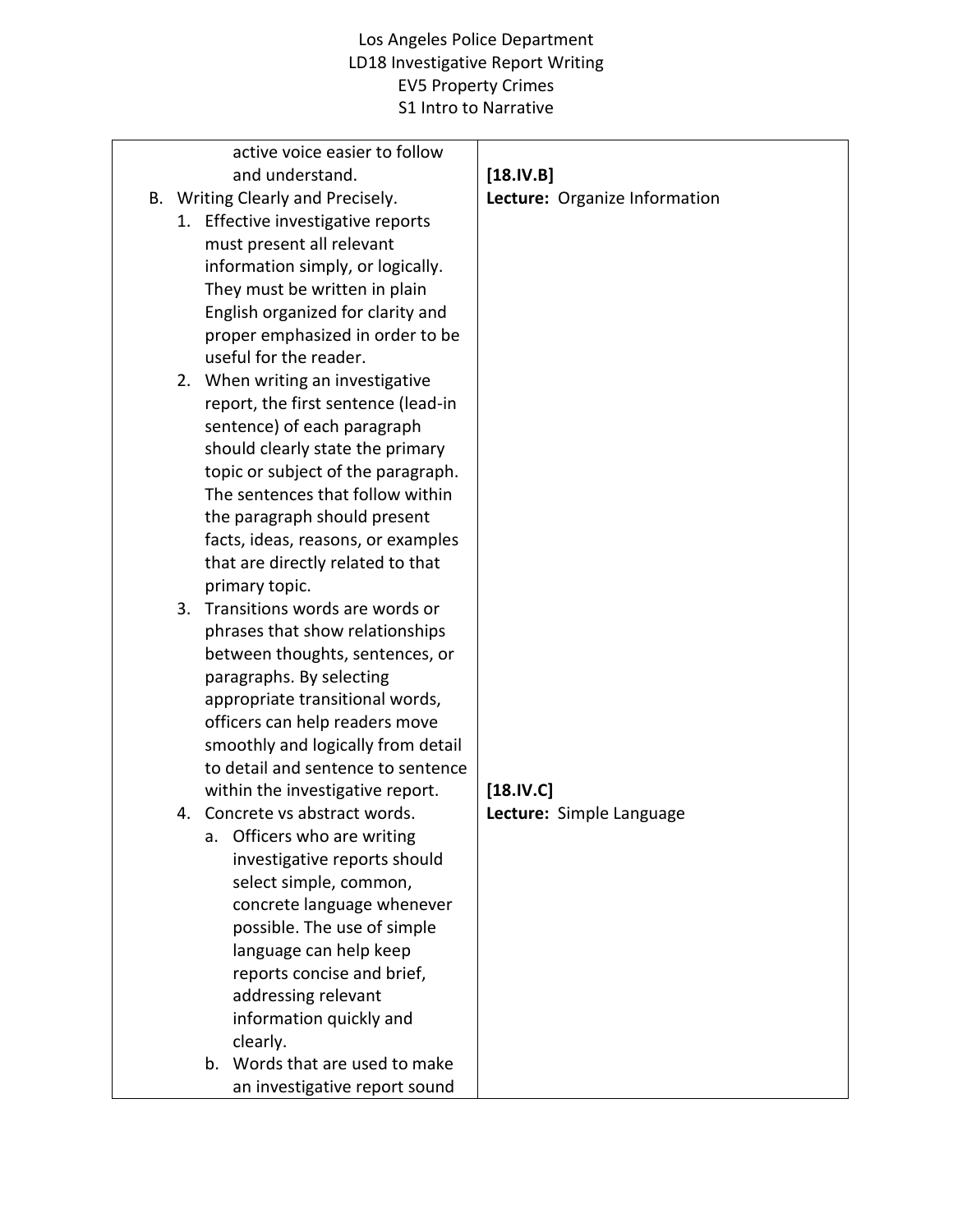| eloquent or scholarly may<br>actually serve to make the<br>report wordy, vague and less<br>effective. Inflated language is<br>never appropriate and officers<br>should resist the temptation to<br>impress their readers.<br>There are a number of<br>$\mathsf{C}$ .<br>frequently used words that<br>sound alike but have<br>completely different spellings<br>and meanings. Officers should<br>take care to use the correct | $[18.IV.D]$<br>Lecture: Sound alike words |
|-------------------------------------------------------------------------------------------------------------------------------------------------------------------------------------------------------------------------------------------------------------------------------------------------------------------------------------------------------------------------------------------------------------------------------|-------------------------------------------|
| word for what they are trying                                                                                                                                                                                                                                                                                                                                                                                                 |                                           |
| to say when writing                                                                                                                                                                                                                                                                                                                                                                                                           |                                           |
| investigative reports.                                                                                                                                                                                                                                                                                                                                                                                                        |                                           |
| C. Proofreading.                                                                                                                                                                                                                                                                                                                                                                                                              | $[18.$                                    |
| 1. Proofreading may seem time-                                                                                                                                                                                                                                                                                                                                                                                                | Lecture: Proofreading                     |
| consuming to both experienced                                                                                                                                                                                                                                                                                                                                                                                                 |                                           |
| and inexperienced writers. In the                                                                                                                                                                                                                                                                                                                                                                                             |                                           |
| case of investigative reports                                                                                                                                                                                                                                                                                                                                                                                                 |                                           |
| where accuracy, clarity, and                                                                                                                                                                                                                                                                                                                                                                                                  |                                           |
| completeness are essential,                                                                                                                                                                                                                                                                                                                                                                                                   |                                           |
| proofreading is critical.                                                                                                                                                                                                                                                                                                                                                                                                     |                                           |
| 2. When proofreading reports,                                                                                                                                                                                                                                                                                                                                                                                                 |                                           |
| officers should ask themselves:                                                                                                                                                                                                                                                                                                                                                                                               |                                           |
| Is the correct crime(s) cited in<br>а.                                                                                                                                                                                                                                                                                                                                                                                        |                                           |
| the report?                                                                                                                                                                                                                                                                                                                                                                                                                   |                                           |
| b. Are all the elements                                                                                                                                                                                                                                                                                                                                                                                                       |                                           |
| appropriately articulated?                                                                                                                                                                                                                                                                                                                                                                                                    |                                           |
| c. Are the facts correct (based on                                                                                                                                                                                                                                                                                                                                                                                            |                                           |
| the officer's field notes)?                                                                                                                                                                                                                                                                                                                                                                                                   |                                           |
| Is the report well organized?<br>d.                                                                                                                                                                                                                                                                                                                                                                                           |                                           |
| Is all necessary information<br>e.                                                                                                                                                                                                                                                                                                                                                                                            |                                           |
| included?                                                                                                                                                                                                                                                                                                                                                                                                                     |                                           |
| Is the information in the<br>$f_{\perp}$                                                                                                                                                                                                                                                                                                                                                                                      |                                           |
| proper order?                                                                                                                                                                                                                                                                                                                                                                                                                 |                                           |
| Are things said efficiently, or<br>g.                                                                                                                                                                                                                                                                                                                                                                                         |                                           |
| are statements too wordy?                                                                                                                                                                                                                                                                                                                                                                                                     |                                           |
| h. Are all conclusions supported                                                                                                                                                                                                                                                                                                                                                                                              |                                           |
| by facts?                                                                                                                                                                                                                                                                                                                                                                                                                     |                                           |
| Are there any gaps in logic?<br>i.                                                                                                                                                                                                                                                                                                                                                                                            |                                           |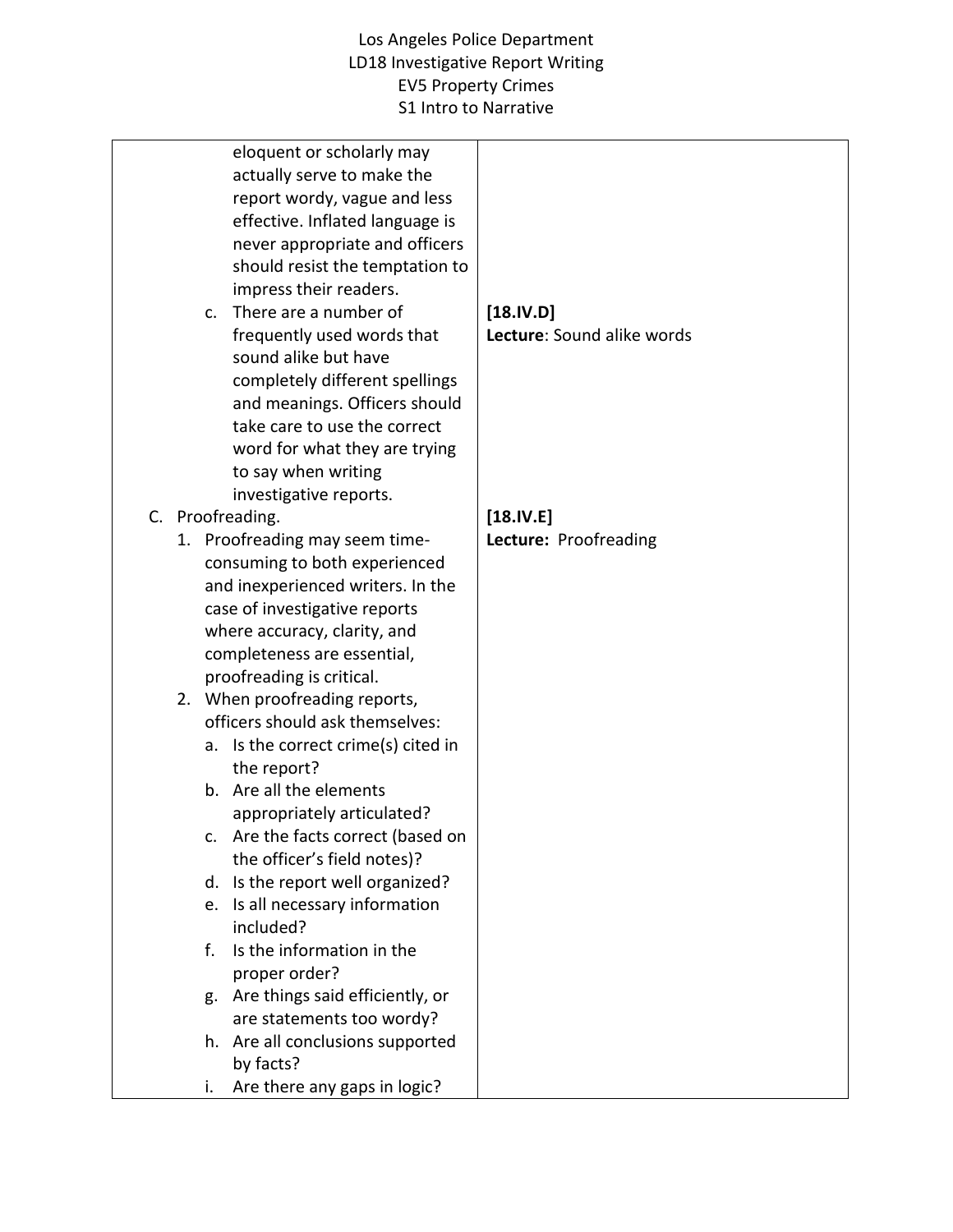|  | j.       |    | Are the names spelled                |                                 |
|--|----------|----|--------------------------------------|---------------------------------|
|  |          |    | correctly?                           |                                 |
|  |          |    | 3. Proofreading mechanics.           |                                 |
|  |          |    | a. A report's effectiveness and an   |                                 |
|  |          |    | officer's credibility can be         |                                 |
|  |          |    | damaged by a report with too         |                                 |
|  |          |    | many mechanical errors.              |                                 |
|  |          |    | When proofreading the                |                                 |
|  |          |    | reports they have written,           |                                 |
|  |          |    | officers should look for:            |                                 |
|  |          |    | 1) Inappropriate use of the          |                                 |
|  |          |    | parts of speech (e.g., use of        |                                 |
|  |          |    | nouns, pronouns verbs,               |                                 |
|  |          |    | $etc.$ ),                            |                                 |
|  |          |    | 2) Language that may be              | $[18.1V.E4]$                    |
|  |          |    | vague or confusing.                  | Lecture: Word Choice            |
|  |          |    | 3) Incorrect or inappropriate        | $[18.1V.E5]$                    |
|  |          |    | use of words, syntx.                 | Lecture: Syntax                 |
|  |          |    | 4) Spelling errors.                  | $[18.1VE3]$                     |
|  |          |    | 5) Inappropriate punctuation.        | Lecture: Grammar                |
|  |          | 6) | Incorrect use of law                 | $[18.1V.E1]$                    |
|  |          |    | enforcement                          | Lecture: Spelling               |
|  |          |    | abbreviations.                       | $[18.1V.E2]$                    |
|  |          |    | 4. Reading aloud.                    | Lecture: Punctuation            |
|  |          |    | a. Slowly reading a completed        |                                 |
|  |          |    | report aloud is one of the most      |                                 |
|  |          |    | effective methods for                |                                 |
|  |          |    | proofreading the content and         |                                 |
|  |          |    | mechanics of any document.           |                                 |
|  |          |    | b. When sentences are heard, it      |                                 |
|  |          |    | may be easier for the writer to      |                                 |
|  |          |    | identify obstacles such as:          |                                 |
|  |          | 1) | Mechanical errors.                   |                                 |
|  |          |    | 2) Gaps in logical flow.             |                                 |
|  |          | 3) | Skewed time sequences.               |                                 |
|  |          |    | 4) Incorrect verb tenses.            |                                 |
|  |          |    | 5) Cumbersome phrasing.              |                                 |
|  |          |    | III. Report writing guide narrative. |                                 |
|  |          |    | 1. Mandatory headings for crime      |                                 |
|  | reports. |    |                                      |                                 |
|  |          |    | a. S.I.M.P.E.C.C.                    |                                 |
|  |          |    | b. V.W.O.E.                          | Refer: To report writing guide. |
|  |          |    |                                      |                                 |